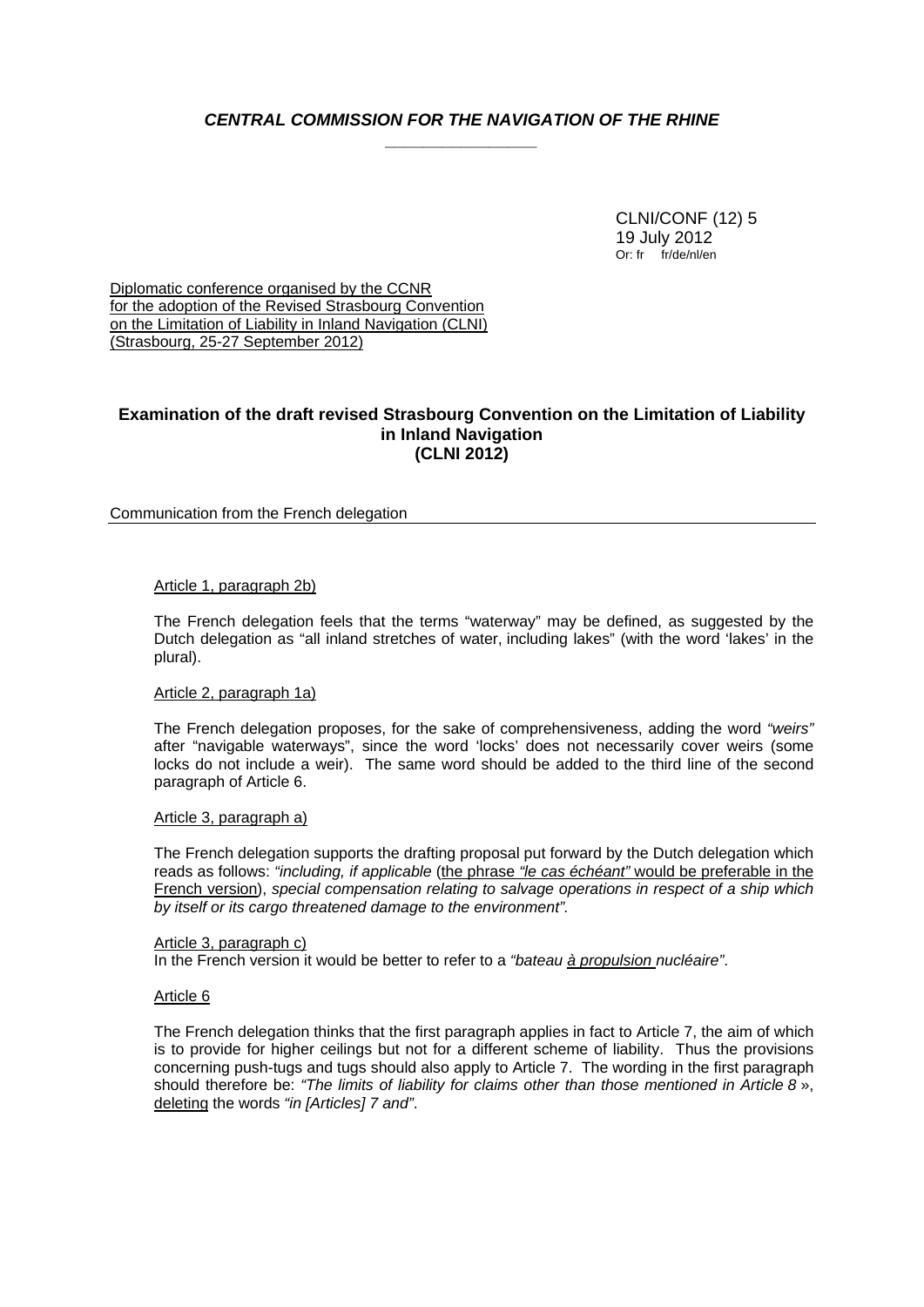## Article 7

 In line with the previous observation, the French delegation feels that the phrase *"Notwithstanding Article 6"* should be maintained in the first line as it makes the connection between Article 7, which contains a number of specific provisions concerning the transport of dangerous goods, and the previous Article, which lays down a general framework.

 To deal with the concern expressed by the Netherlands, with the desire to state that a separate fund may be constituted for the damage provided for in Article 7, a sentence could be added at the end of the Article; this could read as follows: *"A separate limitation fund may be constituted in accordance with Article 12 for damage caused by the transport of dangerous goods."*

### Article 10, paragraph 3

 This paragraph is illegible in the present French version. It might read as follows: *"Les paragraphes 1 et 2 s'appliquent par analogie aux limites de responsabilité calculées selon l'article 7. Le paragraphe 2 s'applique toutefois en prenant pour base 400 unités de compte au lieu de 200 unités de compte"*.

## Article 14

 The French delegation lifts its reservation concerning the replacement of the words *"ayant produit"* by *"pouvant produire"* (cf. footnote*)*.

#### Article 15

 In paragraph 1, the French delegation feels that confusion is caused by the reference to the applicable version of the Convention, which has no place in this provision as it is intended to define the geographical perimeter for application of the Convention. It is moreover a tautology since at any event there is no doubt that it is the version of the Convention in force at the time an incident occurs that must be applied.

If the intention of this sentence is to refer to the applicable limits when these have been amended, this is covered by the last sentence of paragraph 3 of Article 20 (and by an equivalent provision in Article 21).

The French delegation therefore agrees with the Dutch delegation on deleting the words *"in its version in force at the time of the incident giving rise to the claims"*.